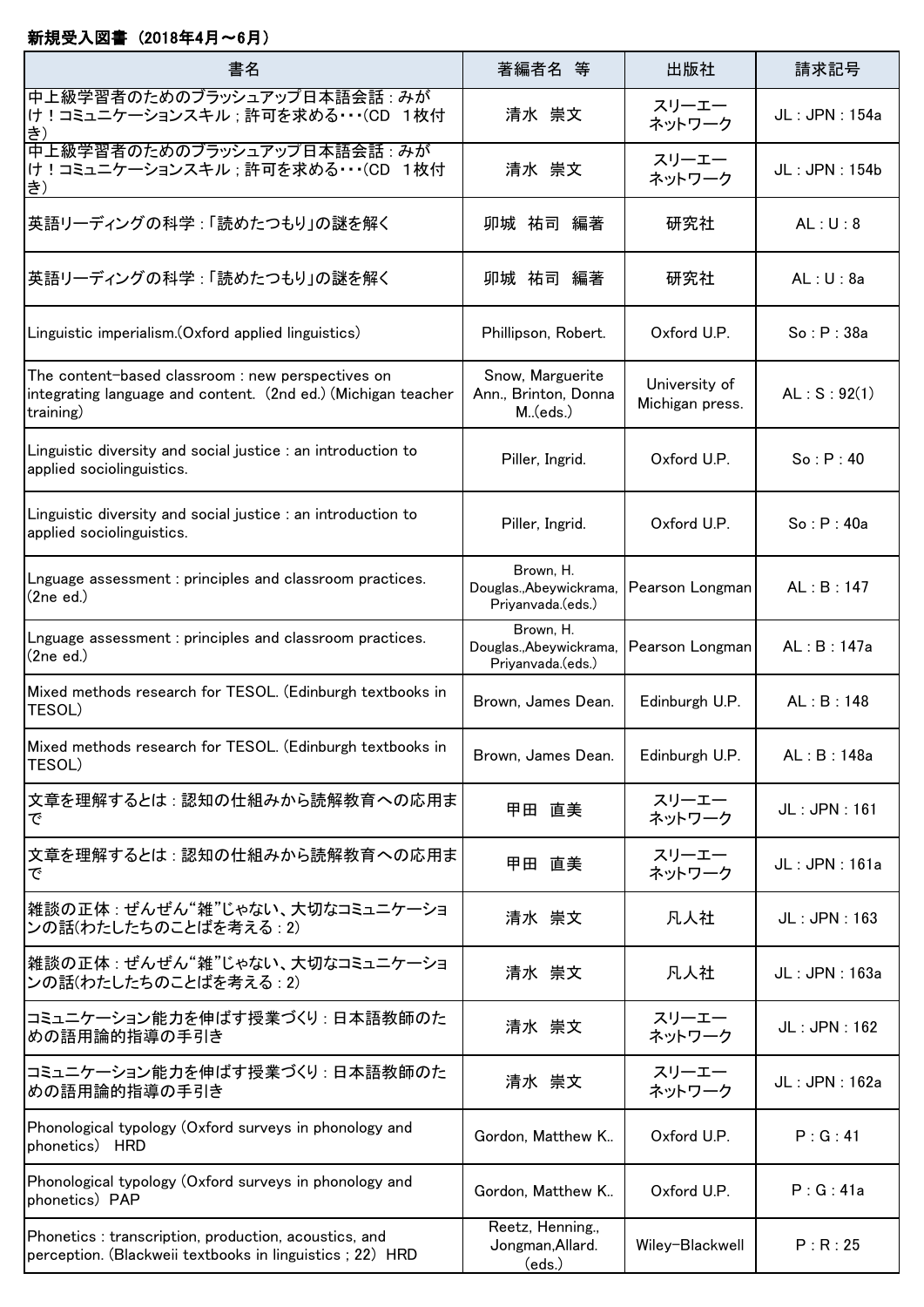| 書名                                                                                                                        | 著編者名 等                                            | 出版社                            | 請求記号             |
|---------------------------------------------------------------------------------------------------------------------------|---------------------------------------------------|--------------------------------|------------------|
| Phonetics: transcription, production, acoustics, and<br>perception. (Blackweii textbooks in linguistics; 22) PAP          | Reetz, Henning.,<br>Jongman, Allard.<br>(eds.)    | Wiley-Blackwell                | P: R: 25a        |
| Language across the curriculum & CLIL in English as an<br>additional language (EAL) contexts : theory and practice.       | Lin, Angel M.Y.                                   | Springer                       | AL: L: 60        |
| Language across the curriculum & CLIL in English as an<br>additional language (EAL) contexts : theory and practice.       | Lin, Angel M.Y.                                   | Springer                       | AL: L: 60a       |
| English learners, academic literacy, and thinking : learning in<br>the challenge zone.                                    | Gibbsons, Pauline.                                | Heinemann                      | AL: G: 61        |
| English learners, academic literacy, and thinking : learning in<br>the challenge zone.                                    | Gibbsons, Pauline.                                | Heinemann                      | AL: G: 61a       |
| 第二言語習得の普遍性と個別性:学習メカニズム・個人差か<br>ら教授法へ                                                                                      | 小柳かおる,<br>向山陽子                                    | くろしお出版                         | AL: K: 65        |
| 第二言語習得の普遍性と個別性:学習メカニズム・個人差か<br>ら教授法へ                                                                                      | 小柳かおる,<br>向山陽子                                    | くろしお出版                         | AL: K: 65a       |
| Discourse in content and language integrated learning (CLIL)<br>classrooms. (Language learning and language teaching; 20) | Dalton-Puffer,<br>Christiane.                     | John Benjamins                 | AL: D: 54        |
| Language variation and contact-induced change: Spanish<br>across space and time (CILT; 340)                               | King, Jeremy.<br>Sessarego, Sandro<br>(eds.)      | John Benjamins                 | Gn: CILT: 340    |
| Conceptualising integration in CLIL and multilingual<br>education. (Bilingual education and bilingualism; 101)            | Nikura, Tarja.<br>ect al.)(eds.)                  | Multilingual<br><b>Matters</b> | AL: N: 60        |
| Conceptualising integration in CLIL and multilingual<br>education. (Bilingual education and bilingualism; 101)            | Nikura, Tarja.<br>ect al.)(eds.)                  | Multilingual<br><b>Matters</b> | AL: N: 60a       |
| Learning oriented assessment : a systemic approach. (Studies<br>in language testing; 45)                                  | Jones, Neil.<br>ect al.)(eds.)                    | Cambridge U.P.                 | AL: J: 22        |
| Learning oriented assessment : a systemic approach. (Studies<br>in language testing; 45)                                  | Jones, Neil.<br>ect al.)(eds.)                    | Cambridge U.P.                 | AL: J: 22a       |
| The Cambridge guide to second language assessment.                                                                        | Coombe, Christine.<br>ect al)(eds.)               | Cambridge U.P.                 | AL: C: 97        |
| The Cambridge guide to second language assessment.                                                                        | Coombe, Christine.<br>ect al)(eds.)               | Cambridge U.P.                 | AL: C: 97a       |
| L2 selves and motivations in Asian contexts. (Second language<br>acquisition; 106)                                        | Apple, Matthew T.<br>ect al)(eds.)                | Multilingual<br><b>Matters</b> | AL: A: 47        |
| Proceedings of the 35th West Coast Conference on Formal<br>Linguistics. (WCCFL; 35)                                       | Bennett, Wm. G.<br>ect al)(eds.)                  | Cascadilla Pr.                 | Pr: WCCFL: 35    |
| Proceedings of the forty-seventh annual meeting of the North<br>East Linguistic Society: vol.1. (NELS; 47)                | Lamont.<br>Andrew., Tetzloff,<br>Katerina. (eds.) | <b>GLSA</b>                    | $Pr: NELS: 47-1$ |
| Proceedings of the forty-seventh annual meeting of the North<br>East Linguistic Society : vol.2. (NELS ; 47)              | Lamont.<br>Andrew., Tetzloff,<br>Katerina. (eds.) | <b>GLSA</b>                    | Pr: NELS: 47-2   |
| $\sf{IProceedings}$ of the fortv-seventh annual meeting of the North $\sf{I}$                                             | Lamont.                                           |                                |                  |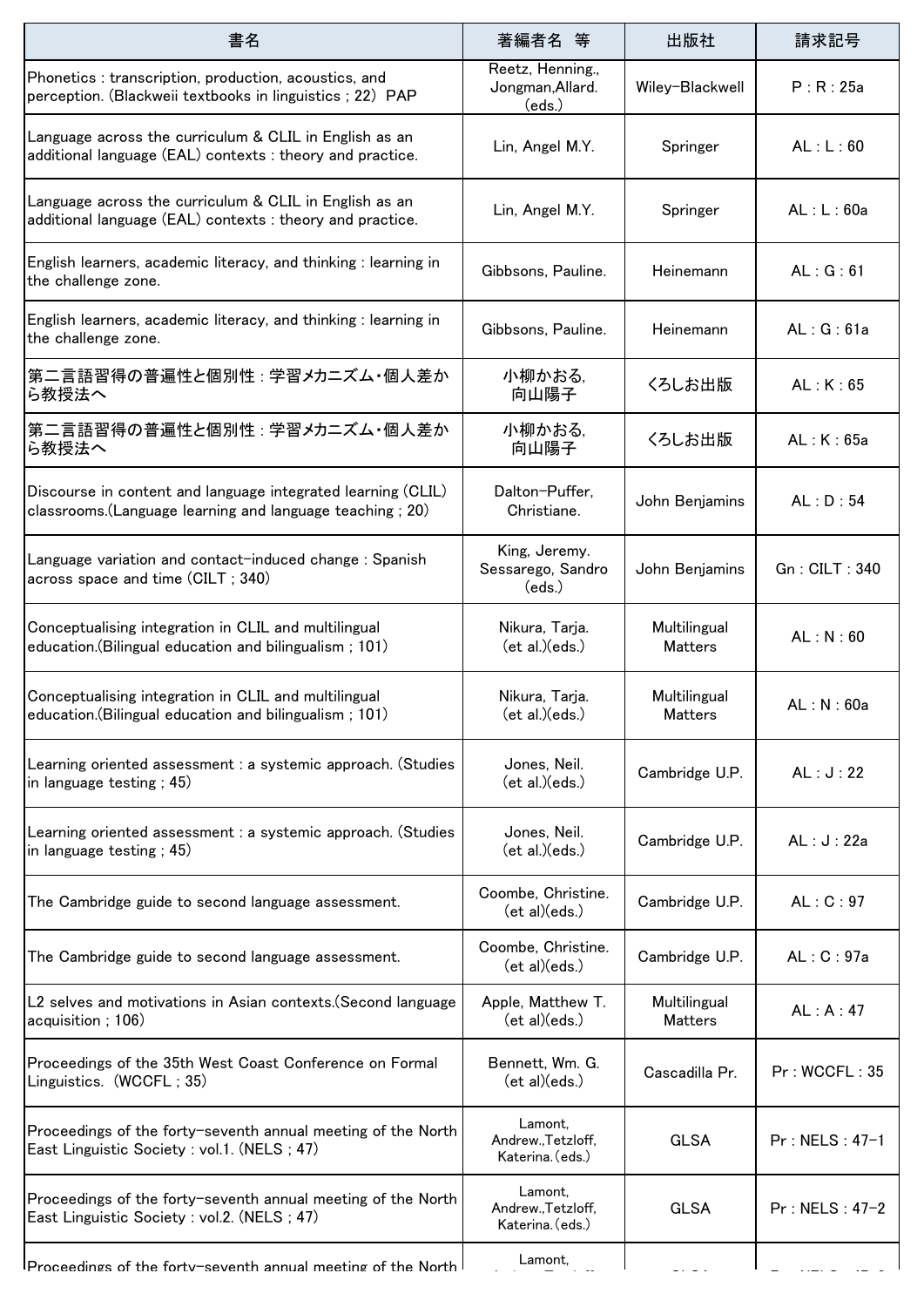| 書名                                                                                                       | 著編者名<br>等                                 | 出版社                             | 請求記号                                       |
|----------------------------------------------------------------------------------------------------------|-------------------------------------------|---------------------------------|--------------------------------------------|
| East Linguistic Society : vol.3. (NELS ; 47)                                                             | Andrew., Tetzloff,<br>Katerina. (eds.)    | <b>GLSA</b>                     | Pr: NELS: 47-3                             |
| Testcraft : a teacher's guide to writing and using language test<br>specifications.                      | Davidson, Fred.,<br>Lynch, Brian K.       | <b>Yale University</b><br>Press | AL: D: 56                                  |
| The psychology of the language learner revisited. (Second<br>language acquisition research)              | Dörnyei, Zoltán.,<br>Ryan, Stephen.       | Routledge                       | AL: D: 55                                  |
| Identity and language learning : extending the conversation.<br>(2nd ed.)                                | Norton, Bonny                             | Multilingual<br><b>Matters</b>  | AL: N: 61                                  |
| The Routledge handbook of English for academic purposes.<br>(Routledge handbooks in applied linguistics) | Hyland, Ken.,<br>Shaw, Philip.(eds.)      | Routledge                       | AL : H : 92                                |
| The Routledge handbook of phonological theory. (Routledge<br>handbooks in linguistics)                   | Hannahs, S.J.,<br>Bosch, Ann R.K.(eds.)   | Routledge                       | P : H : 49                                 |
| Psychology for langauge learning : insights from<br>research, theory and practice.                       | Mercer, Saah.<br>ect al.)(eds.)           | Palgrave<br>Macmillan           | Ps: M: 50                                  |
| Egophoricity. (TSL; 118)                                                                                 | Floyd, Simeon.<br>ect al.)(eds.)          | John Benjamins                  | Gn: TSL: 118                               |
| Lexical meaning as a testable hypothesis : the case of English<br>look, see, seem and appear. (SFSL; 75) | Sabar, Nadav.                             | John Benjamins                  | Gn : SFSL : 75                             |
| The Routledge handbook of language testing. (Routledge<br>handbooks in applied linguistics)              | Fulcher, Glenn.,<br>Davidson, Fred.(eds.) | Routledge                       | AL : F : 13                                |
| Testcraft : a teacher's guide to writing and using language test<br>specifications.                      | Davidson, Fred.,<br>Lynch, Brian K.       | Yale University<br>Press        | AL: D: 56a                                 |
| Endangered language : an introduction. (Cambridge textbooks<br>in linguistics)                           | Thomason, Sarah G                         | Cambridge U.P.                  | Gn : T : 22                                |
| All aboard! : English Communication II                                                                   | 清田 洋一ほか                                   | 東京書籍                            | $AL: TEXT: SC II -26$                      |
| Power on : English Communication II                                                                      | 浅見 道明ほか                                   | 東京書籍                            | $AL: TEXT: SC II -27$                      |
| Prominence : English Communication II                                                                    | 田辺 正美ほか                                   | 東京書籍                            | AL: TEXT: SC II-28                         |
| English now : English communication II<br>(Rev)                                                          | 高田 智子ほか                                   | 開隆堂出版                           | AL: TEXT: SCII-29                          |
| New discovery : English communication II                                                                 | 生井 健一ほか                                   | 開隆堂出版                           | AL : TEXT : SC II-30                       |
| Crown: English communication II (New ed)                                                                 | 霜崎 實ほか                                    | 三省堂                             | AL: TEXT: SC II-31                         |
| My way : English communication II (New ed)                                                               | 森住 衛ほか                                    | 三省堂                             | $AL: TEXT: SC II -32$                      |
| Vista: English communication II (New ed)                                                                 | 金子 朝子ほか                                   | 三省堂                             | AL: TEXT: SCII-33                          |
| New one world: Communication II (Rev)                                                                    | 伊東 治己ほか                                   | 教育出版                            | AL: TEXT: SCII-34                          |
| Compass : English communication II (Rev)                                                                 | 岡田 圭子ほか                                   | 大修館                             | $AL: TEXT: SC II -35$                      |
| Capius : English communication II (Dav)                                                                  | 材照土 仁ほか                                   | 士修命                             | $\vert$ $\Lambda$ I · TEYT · CO $\pi$ - 26 |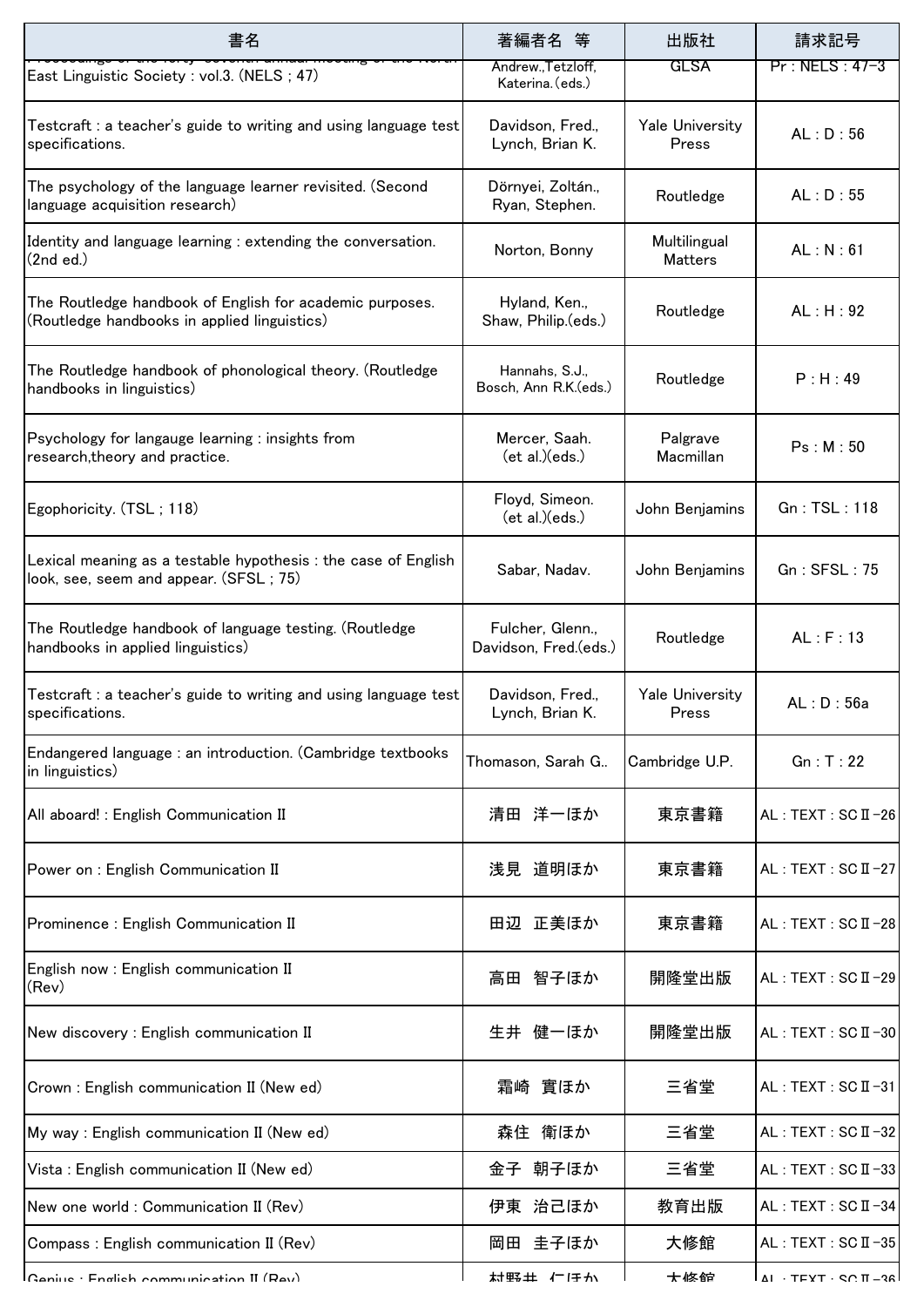| 書名<br>denius . English communication if (riev)           | 著編者名<br>等<br>—ारु $\pi$<br>TJ ±∫' <b></b> JT | 出版社<br>不下西    | 請求記号                     |
|----------------------------------------------------------|----------------------------------------------|---------------|--------------------------|
| Element : English communication II (Rev)                 | 卯城 祐司ほか                                      | 啓林館           | $AL: TEXT: SC II -37$    |
| Landmark: English communication II (Rev)                 | 竹内 理ほか                                       | 啓林館           | AL: TEXT: SC II-38       |
| Landmark: Fit: English communication II (Rev)            | 尚子ほか<br>田辺                                   | 啓林館           | AL: TEXT: SC II-39       |
| Polestar: English communication II (Rev)                 | 松坂 ヒロシほか                                     | 数研出版          | AL: TEXT: SC II-40       |
| Big Dipper: English communication II (Rev)               | 石川 慎一郎ほか                                     | 数研出版          | $AL: TEXT: SC II -41$    |
| Comet : English communication II (Rev)                   | 池野 修ほか                                       | 数研出版          | $AL: TEXT: SC II -42$    |
| Unicorn: English communication 2                         | 市川 泰男ほか                                      | 文英堂           | AL : TEXT : SC $II -43$  |
| Grove: English communication II                          | 倉持 三郎ほか                                      | 文英堂           | AL: TEXT: SC II-44       |
| New flag: English communication II                       | 鈴木 寿一ほか                                      | 増進堂           | $AL: TEXT: SC II -45$    |
| Mainstream: English communication II (2nd ed)            | 鈴木 寿一ほか                                      | 増進堂           | $AL: TEXT: SC II -46$    |
| Flex : English communication II                          | 晴世ほか<br>吉田                                   | 増進堂           | $AL: TEXT: SC II -47$    |
| Perspective: English communication II (New ed)           | 野村 和宏ほか                                      | 第一学習社         | AL: TEXT: SC II-48       |
| Vivid : English communication II (New ed)                | 築道 和明ほか                                      | 第一学習社         | AL: TEXT: SC II-49       |
| Viva! : English communication II                         | 笹原 豊造ほか                                      | 第一学習社         | AL: TEXT: SC II-50       |
| Joyful: English communication II                         | 室井 美稚子ほか                                     | 三友社出版         | $AL: TEXT: SC II -51$    |
| Pro-vision : English communication II (New ed)           | 田中 茂範ほか                                      | 桐原書店          | AL: TEXT: SC II-52       |
| World trek: English communication II (New ed)            | 正道ほか<br>望月                                   | 桐原書店          | AL: TEXT: SC II-53       |
| Atlantis: Hybrid: English communication II: standard     | Steven Mitchellほか                            | <b>CHEERS</b> | AL : TEXT : SC $II - 54$ |
| Atlantis: Hybrid: English communication II: intermediate | Steven Mitchellほか                            | <b>CHEERS</b> | $AL: TEXT: SC II -55$    |
| Atlantis: Hybrid: English communication II: advanced     | Steven Mitchellほか                            | <b>CHEERS</b> | $AL: TEXT: SC II -56$    |
| New favorite : English expression II                     | 中邑 光男ほか                                      | 東京書籍          | $AL: TEXT: SE II -14$    |
| Crown: English expression II (New ed)                    | 霜崎 實ほか                                       | 三省堂           | $AL: TEXT: SE II -15$    |
| My way : English expression II (New ed)                  | 森住 衛ほか                                       | 三省堂           | $AL: TEXT: SE II -16$    |
| New one world : Expressions II (Rev)                     | 伊東 治己ほか                                      | 教育出版          | $AL: TEXT: SE II -17$    |
| Departure: English expression II (Rev)                   | 山岡 憲史ほか                                      | 大修館書店         | $AL: TEXT: SE II -18$    |
| Vision quest : English expression II : Ace               | 恵造ほか<br>野村                                   | 啓林館           | $AL: TEXT: SE II -19$    |
| Vision quest : English expression II : Hope              | 野村 恵造ほか                                      | 啓林館           | $AL: TEXT: SE II -20$    |
| Polestar: English expression II (Rev)                    | T.D. Mintonほか                                | 数研出版          | $AL: TEXT: SE II -21$    |
| Dualscope: English expression II                         | 小寺 茂明ほか                                      | 数研出版          | $AL: TEXT: SE II -22$    |
| Big Dipper: English expression II                        | 康世ほか<br>南出                                   | 数研出版          | $AL: TEXT: SE II -23$    |
| Mainstream: English expression II (2nd ed)               | 山本 良一ほか                                      | 増進堂           | $AL: TEXT: SE II -24$    |
| Perspective : English expression II (New ed)             | 彰ほか<br>森田                                    | 第一学習社         | AL : TEXT : SE $II - 25$ |
| Attainahla · Englich avnraccion II                       | 部/エイ<br>杰田                                   | 第一学翌社         | IΔI·TFYT·SFΠ-2R          |